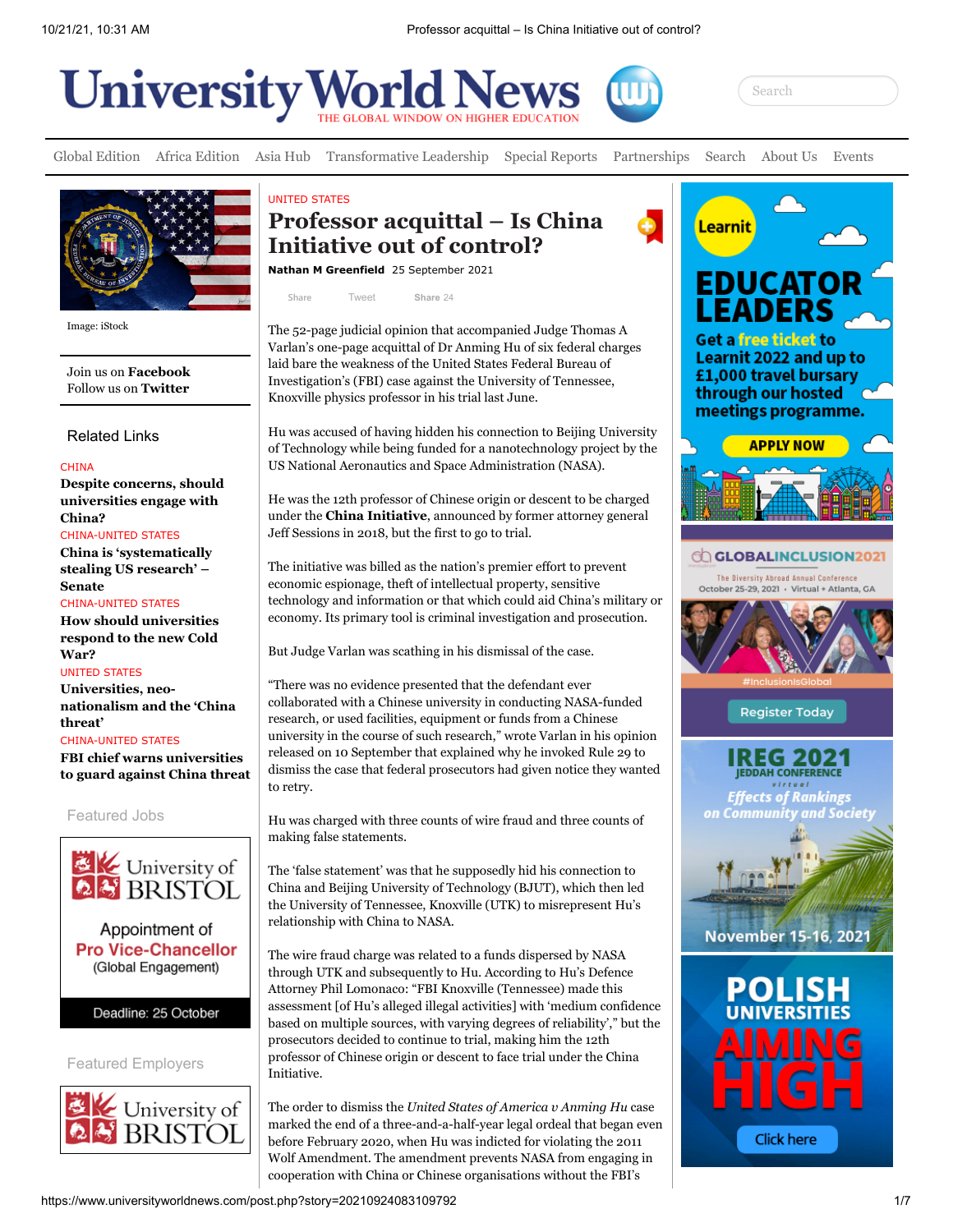Latest Vacancies

#### UNITED KINGDOM

**[Pro Vice-Chancellor \(Global](https://www.universityworldnews.com/page.php?page=University_Bristol_PVC_Job) Engagement)**

approval.

Three years earlier, the FBI interviewed Hu about his links to the Chinese Thousand Talents Program (TTP). (The TTP is the vehicle by which the Chinese government funds both Chinese scholars abroad and Western scholars to collaborate with Chinese universities, but intelligence agencies in the United States, Australia and Canada have warned that the TTP has been used as a cover for both espionage and stealing intellectual property.)

Under cross examination at the trial this past June, FBI Agent Kujtim Sadiku admitted that he believed Hu when he denied being a member of the TTP. Lomonaco leaves open the possibility that one of the professors Hu had collaborated with on one of his scholarly papers might have been one.

"They believed that this man was an expert evaluator for China's Ministry of Science and Technology," says Lomonaco.

Nevertheless, Sadiku continued investigating Hu. At one point, Sadiku pressured Hu to attend a conference in Beijing and report on the TTP. Hu, who is a naturalised Canadian citizen, knew that the sentence for being caught spying in China is death and refused.

According to Lomonaco, Sadiku responded to Hu's refusal by following him around for a year and a half to try to get anything he could. "Then they found this NASA restriction [the Wolf Amendment] and they concocted a crime where one didn't exist."

## **'Ridiculous case'**

At first, as she sat in the jury box, Juror 44, Wendy Chandler, assumed that the "government had some reason to be there", she told Mara Hvistendahl of the online journal *The Intercept* for an article published on 23 June. It didn't take long, however, for Chandler to change her mind. "It was the most ridiculous case. If this is who is protecting America, we've got problems."

Lomonaco soon had Sadiku admitting that he had relied on Google Translate to translate the Chinese articles that had first triggered the investigation, a fact which prompted Law Professor Maggie Lewis of Seton Hall University, New York, to deadpan to *University World News*: "I love Google Translate but not when determining investigations."

Worse, from the prosecution's point of view, Sadiku admitted that he "wasn't familiar with NASA grants" or with the "granting process of government agencies, of university conflict of interest policies, nor was he familiar with the ways universities engage with government agencies for purposes of sponsorship proposals", wrote Varlan in a stinging footnote to his opinion.

On the strength of a PowerPoint presentation, Sadiku convinced UTK that Hu had made false statements on his grant applications to NASA, which precipitated his being fired. According to Lomonaco, Sadiku "weaponised" the UTK's administration, who appeared at the trial as a witness for the prosecution.

Hu's lawyer tore apart the government's case about making fraudulent statements. The prosecution said that Hu lied when he said he did not have any conflict of interest or any other employment besides UTK because he was employed part-time (during the summer) by BJUT.

We were able to show that the document the FBI relied on refers to UTK's policy manual, which defines a conflict of interest as a job that pays more than US\$10,000 a year, says Lomonaco. Hu was paid US\$3,000 by BJUT.



# **Transformative** Leadership

Higher Education for a better world



## International Higher Education

Fall Issue No. 108, 2021





**Higher Education Teaching & Learning** 



## **Sponsored Article** Target our global HE professional

audience with content marketing, centred on industry related topics that are important to your organisation.

Find out how ...

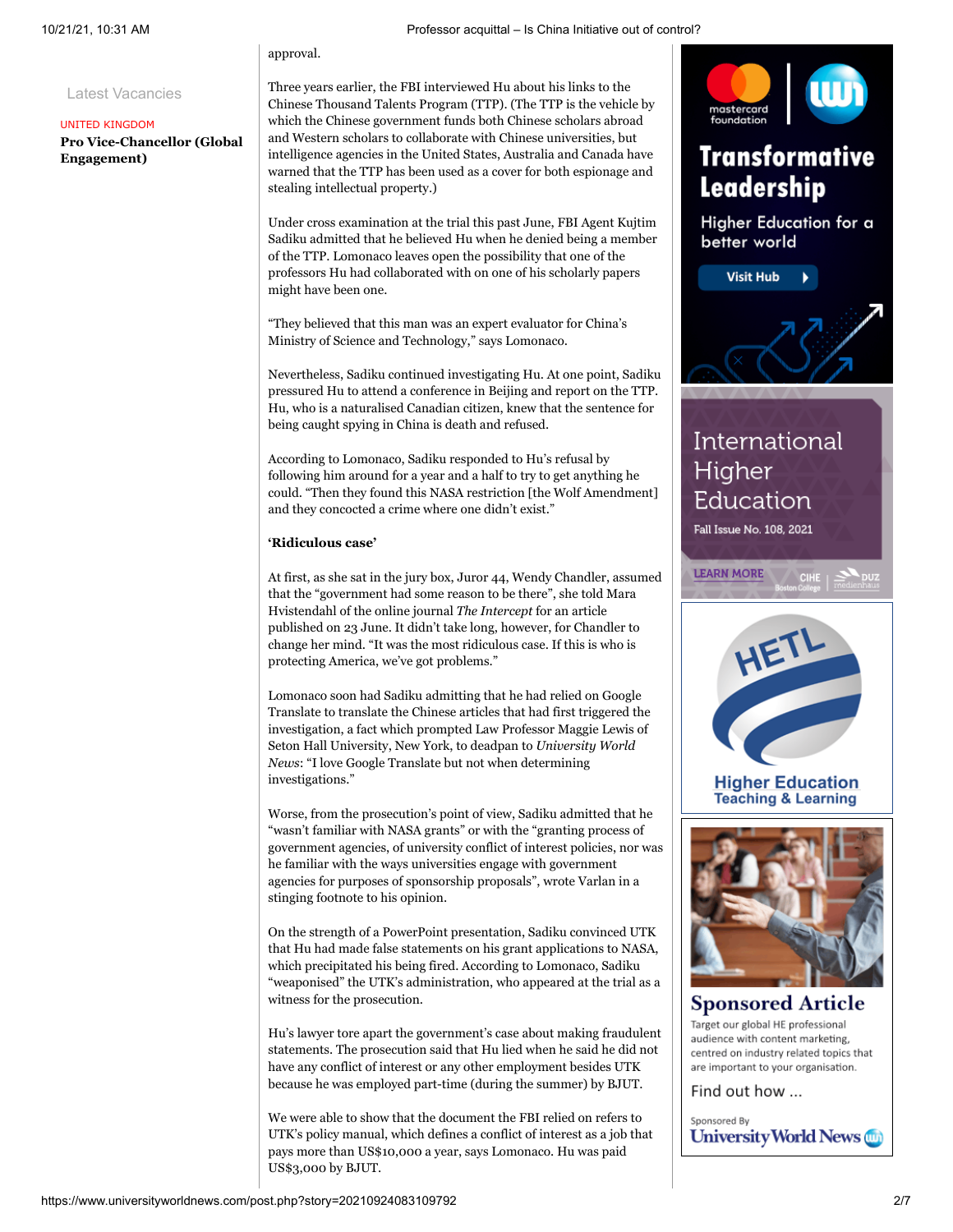The charges of wire fraud were dispatched when FBI agent Gibson testified that the NASA grant money went first to UTK, which then dispersed it to Hu. Under questioning, Gibson also testified that "NASA got what they thought they had bargained for" and that the "technical reviewer was satisfied with it".

Nor was there any evidence that Hu "took any money to China or had anybody in China working on" the NASA grants, reported Varlan in his judicial opinion.

For Chandler, the juror, one of the key moments in the trial was when she heard that Sadiku tried to strong-arm Hu into spying for the government. "If the FBI came and saw me and said, 'Come back and report after you go to China', I wouldn't go," she told *The Intercept*.

Another was when Sadiku told the court that based on the summary of translations, reports and the outline of his investigation, the FBI agent believed that Hu "wasn't involved with the Chinese military". And yet, Sadiku presented to UTK's administration a PowerPoint presentation designed to make them believe Hu was guilty.

"They spent all this time and money on this big giant nothing burger," Chandler told *The Intercept*, "and they were not going to leave without a pound of flesh." She, and at least three other jurors, however, refused to be cowed. At 4.45pm on 16 June, after a full day of discussion in the jury room, the foreperson told Varlan that they were deadlocked, and he declared a mistrial.

#### **Pressure to find cases**

Given the defects in the prosecution's case, why, I asked Lewis and Lomonaco, did the government proceed with the case against Hu? Both pointed to the China Initiative.

The US government had been prosecuting professors that involved China before former attorney general Sessions announced the China Initiative. However, Lewis says: "Once you call something and make it an initiative, you start seeing which officers are doing cases that fit that description. And whether you say it or not, that does put pressure, intended or unintended, to find cases that fit that initiative which is in the spotlight."

For his part, Hu's defence lawyer says: "I believe our FBI agent [Sadiku] wanted to have one of those cases badly enough that he went forward with questionable evidence and then when he couldn't find a case, he kept on going."

Lewis also drew my attention to the likely role of 'anchoring bias', which she explained by reference to the 1989 case of the Central Park Five, which led to five wrongful convictions of five black teenagers for the rape and assault of a white woman; prosecutors were so convinced they had found the perpetrators they effectively put blinders on that made it really hard for investigators and prosecutors to be open minded about the evidence before them, she says.

In Hu's instance, "the elephant in the room is that Hu is originally from China. And with what we increasingly know about how bias works, both explicitly and implicitly the concerns about his ethnicity and former nationality would play into the perceptions of potential criminality," Lewis told *University World News*.

In my interview with Dr Jeremy Wu, who worked as a statistician for the United States government for three decades and is co-organiser of the Asian Pacific American Justice Task Force (APA Justice), we discussed how the China Initiative is hardly the first time the American government has targeted Chinese immigrants.

Top Stories Last Week

#### AFRICA

**[Lecturers are key to ending](https://www.universityworldnews.com/post.php?story=20211006114502190) colonial epistemicide**

#### **GLOBAL**

**[Global survey – 79% of students](https://www.universityworldnews.com/post.php?story=20211007100858333) want on-campus study abroad**

#### EUROPE

**[Quality higher education in](https://www.universityworldnews.com/post.php?story=20211007112036138) times of crisis**

#### **CHINA**

**[Tutoring crackdown to extend](https://www.universityworldnews.com/post.php?story=20211006090303977) to university entrance exam prep**

#### GLOBAL

**[Powers and responsibilities of](https://www.universityworldnews.com/post.php?story=20211004164728509) universities in a time of crises**

#### **SINGAPORE**

**Safeguards needed for [academia as foreign influence](https://www.universityworldnews.com/post.php?story=20211007004259776) bill passes**

#### **GLOBAL**

**[How to reduce serial bullying](https://www.universityworldnews.com/post.php?story=20211005160255530) and harassment in higher education**

#### **GLOBAL**

**[The emergence of global](https://www.universityworldnews.com/post.php?story=20211008094925464) universities**

#### RWANDA-AFRICA

**[Indigenous knowledge institute](https://www.universityworldnews.com/post.php?story=2021100614485245) aspires to global mandate**

#### TUNISIA

**A female academic makes [history by being appointed PM](https://www.universityworldnews.com/post.php?story=20211005122338635)**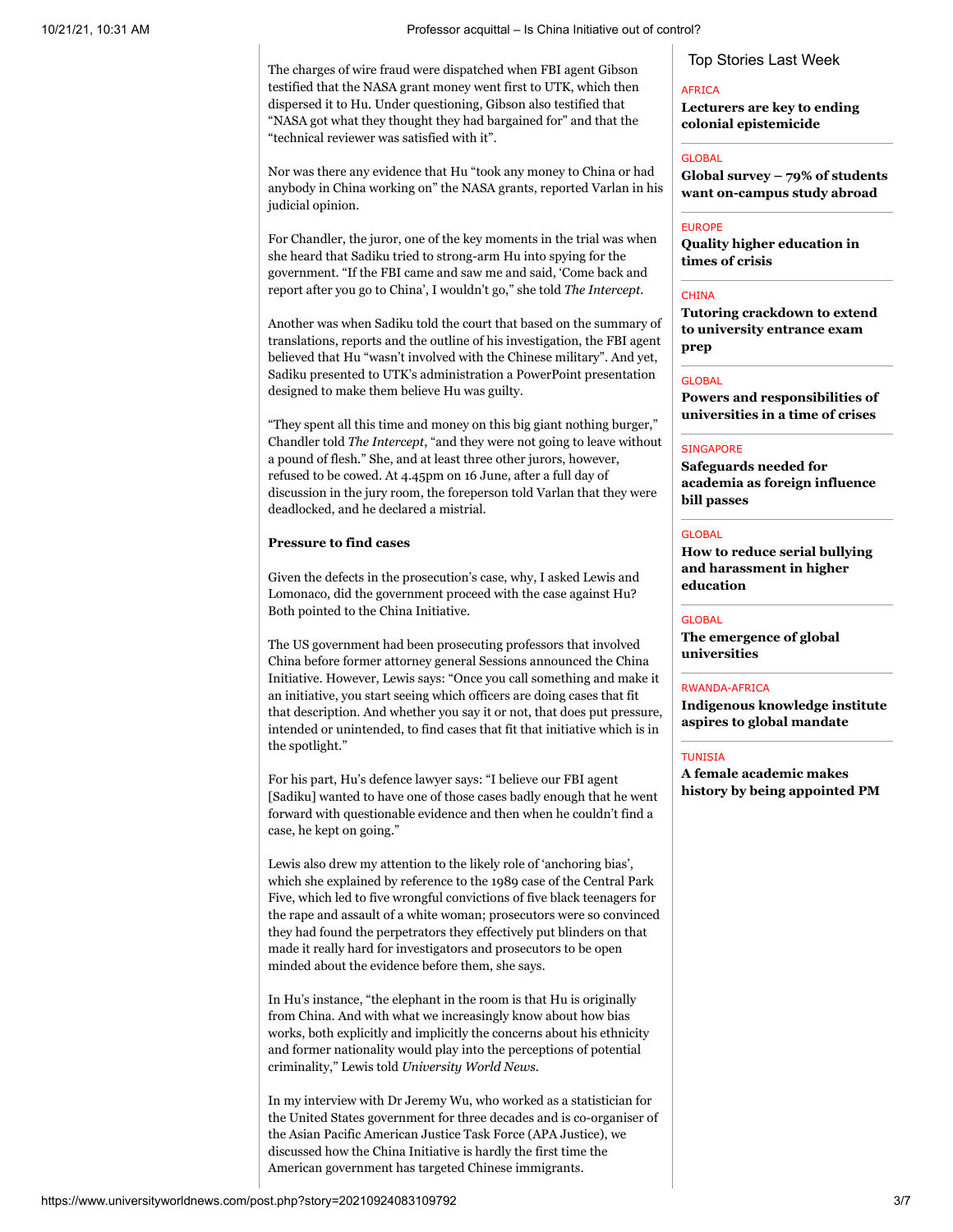The 1875 Page Act banned Chinese women from immigrating to the United States, even as tens of thousands of Chinese worked to build the transcontinental railroad. The Chinese Exclusion Act of 1882 closed the country's doors to Chinese labourers. Speaking of the China Initiative, Wu highlighted how, by engaging in racial profiling, the China Initiative both tars all Asian Americans and increases bigotry.

While the wrongful prosecutions of Asian American scientists did not begin with the Trump administration, the current administration's China Initiative has greatly increased the targeting and profiling of Asian Americans and immigrants, particularly those of Chinese descent who are working in science and technology.

In the past four years, we have witnessed scapegoating and racist rhetoric by officials at the highest levels of government, with the former president himself stating that almost every student that comes over to this country from China is a spy.

FBI Director Chris Wray stated that the FBI in almost every field office... around the country "sees counterintelligence risks in Chinese professors, scientists and students across basically every discipline".

This rhetoric has translated into racially biased policies and government efforts such as the China Initiative, which create widespread fear among Asian American scientists and promote bigotry against the greater Asian American community.

#### **China Initiative under fire**

The Biden administration has heard plenty about the problems with the China Initiative from professors like Lewis and as dozens of members of Congress have weighed in with their concerns. Three weeks ago, 177 Stanford University professors signed an open letter condemning the China Initiative.

In an open letter dated 5 January 2021, APA Justice, the Brennan Center for Justice and Asian Americans Advancing Justice wrote to then president-elect Joe Biden calling for the end of the initiative.

The letter notes, for example, that in 2020 "John Demers, the Justice Department's assistant attorney general for national security, stated that the DOJ [Department of Justice] wanted each of the country's 94 US attorney's districts to bring cases of Chinese espionage or economic theft, without any apparent reason to believe that such crimes were being committed in every district in the country".

A further "consequence of these mandates has been that the FBI and federal agencies have put pressure on grant makers, universities and research institutions to participate in racial, ethnic and national origin profiling, collectively leading to discriminatory and stigmatising investigations of people of Chinese descent", the letter states.

Under the China Initiative, "the FBI and federal agencies have conducted threat awareness sessions at universities and circulated information singling out the threat from China and labelling students, faculty and researchers as 'non-traditional collectors'."

In "Addressing the China Challenge for American Universities", a working paper prepared this spring for the University of Pennsylvania's Penn Project on the Future of US-China Relations, Princeton University Professor Rory Truex, who teaches in the department of politics and school of public and international affairs, showed how the inefficacy of the China Initiative fostered the view that Chinese professors and those of Chinese descent are security risks.

"Given that there are about 107,000 Chinese citizens in science,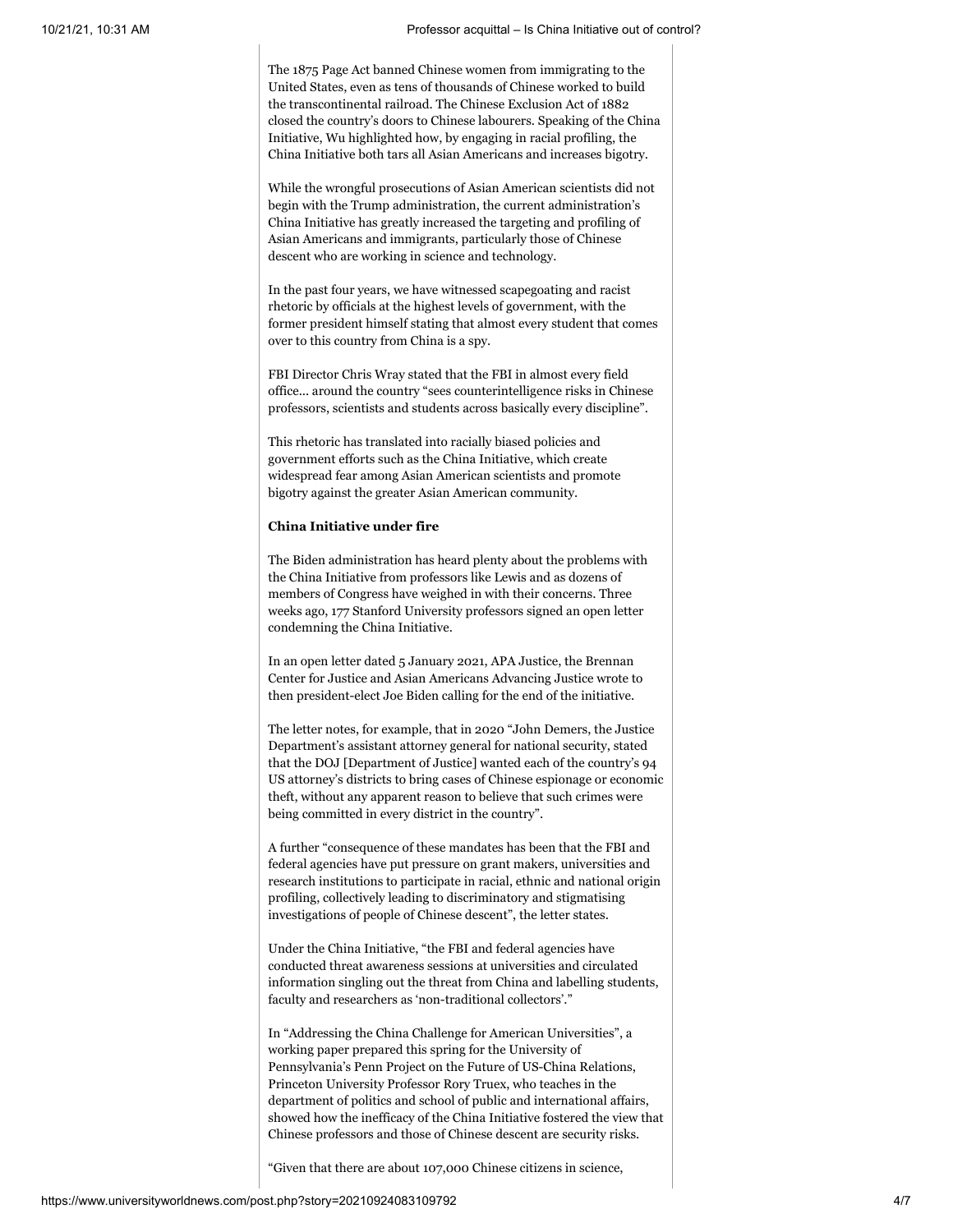technology, engineering and mathematics (STEM) at US universities at the graduate level or above, current [Justice Department] charges imply a criminality rate in this population of .0000934, less than 1/10,000," he wrote.

But a better gauge of criminality rates is the number of convictions. Overall, federal prosecutors have brought 28 prosecutions under the China Initiative. They have garnered a total of eight convictions or guilty pleas. Of the dozen Chinese professors or professors of Chinese descent, the government has convicted just four, none for economic espionage or theft of trade secrets or intellectual property.

There are signs that the government is listening to criticism coming from senior former prosecutors, like John Demers, who, according to Lewis, are saying "that the gas pedal doesn't need to be pushed as hard as it is right now". Just a few weeks ago, the Department of Justice dropped five cases in the San Francisco Bay Area.

### **Can US-China collaboration continue?**

Given the tensions between the United States and China, and the presumption that China has stolen intellectual property from American universities, when I asked Emily Weinstein, a research analyst at the Centre for Security and Emerging Technology at Georgetown University in Washington DC, how collaboration between Chinese and American scientists can continue, she began by explaining how the Chinese university system differs from America's.

In China, ultimately, every university is under the control of one or another national ministry. Hence, "if the government says, 'We want to improve our capacity in XYZ type of technology and university science', the universities are going to do it."

By contrast, if the US government wants to develop quantum encryption and goes to the Massachusetts Institute of Technology (MIT) to see if they want to work on it, "MIT can say, 'Thanks for recognising us but, no, we don't want to work with you on this'," she says.

Further, Weinstein told *University World News*, China is no longer seeking to place its students only at premier universities like Harvard, MIT or Stanford.

"Their strategy is much broader. I think they understand there are reasons to go to technical colleges too. University of California, Davis came up in one of the China Initiative cases recently. UC Davis is not a school you think of as a place you can go to steal technology."

Further, most universities do not have the resources to have investigators versed, say, in low temperature physics, not to mention the language skills needed to understand articles published in Mandarin. Accordingly, Weinstein would like to see a public-private clearing house set up that would conduct the due diligence investigations of Chinese scholars seeking to come to the United States and those scholars Americans would work with in China.

Hu's defence attorney is concerned about FBI agents undertaking years' long investigations without some sort of checks and balances. Pointing to the 20 months during which the FBI tailed Hu, interviewed his employer and others, Lomonaco says that he would like to see a law that required investigators to present their evidence to a court similar to the Foreign Intelligence Surveillance Court.

Established after the 9/11 terror attacks in the US, the FISA court is a secret court that federal agents investigating national security cases go to get search warrants.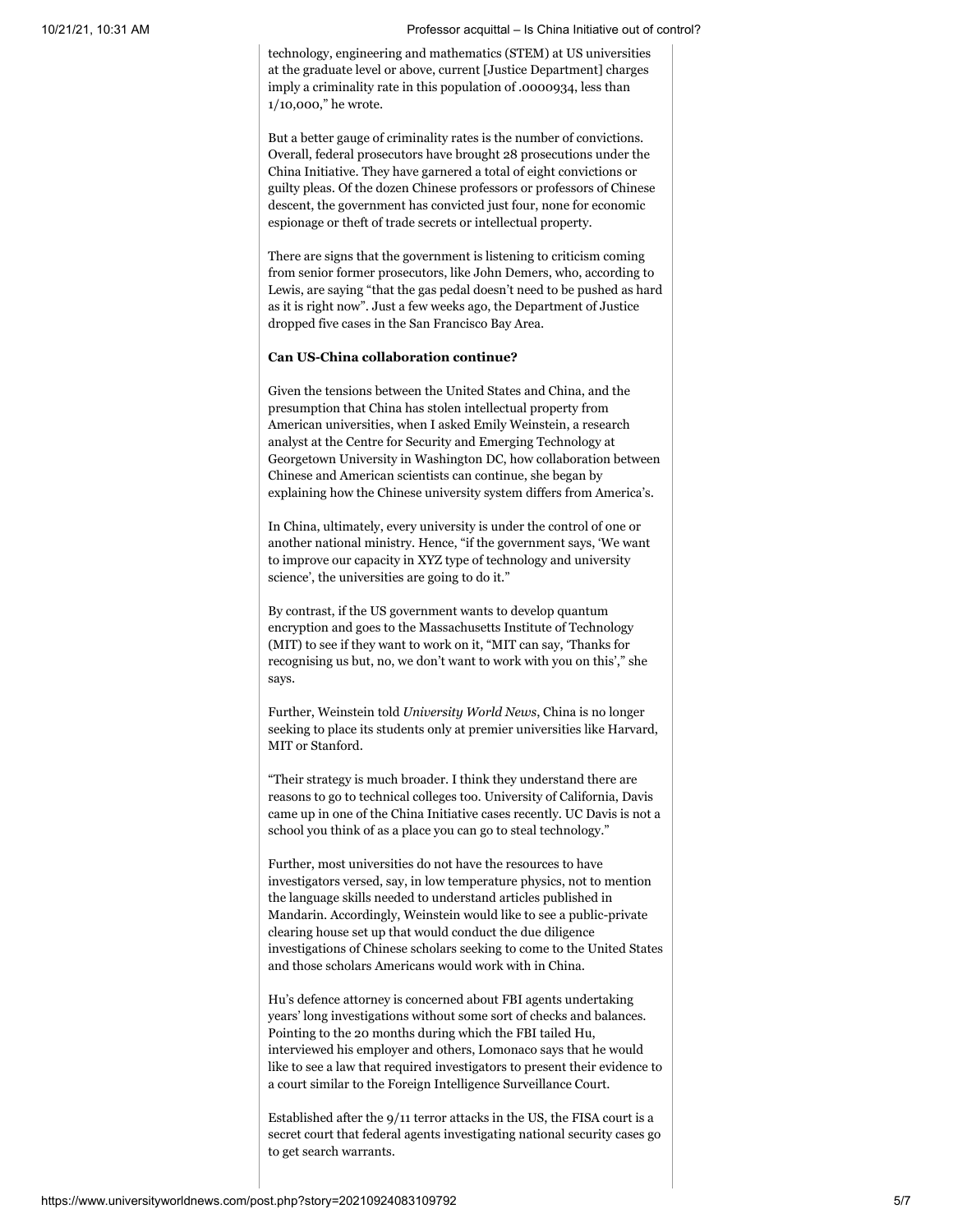Investigators should be limited, he says, "unless something comes up early, with reasonable suspicion of some facts that they can articulate that shows something is going on and then present them to an impartial jury, maybe like a FISA court, before they can go forward with a year and a half worth of investigation that leads to nothing."

Wu characterises the China Initiative as being a broad brush that targets people of Chinese heritage and descent that deviates from American judicial values.

"The US judicial system has always been based on facts and evidence. All we are asking for is for them to make use of facts and evidence for their investigations and prosecutions. Right now, when the director of the FBI and other officials talk about 'non-traditional collectors' that's basically racial profiling. That puts everyone of Chinese descent under the cloud of suspicion."

## **Threat of 75 years in prison**

However much Lomonaco might have been able to take heart from Chandler's and several of the other juror's body language, the fact remained that in that Knoxville, Tennessee court room his client faced up to 75 years in prison and up to US\$750,000 in fines.

From both the evidence Lomonaco saw when he met Hu and the story told by the mild-mannered, wearer of wire-rimmed glasses and holder of two PhDs, he believed Hu "didn't do anything wrong".

I was surprised when he then added that this made him very nervous. When I asked why, he answered slowly: "That's when I get most nervous, when my clients are innocent. We have so much to lose if they get convicted."

Within a few hours of Varlan dismissing all charges against Hu, the chancellor of the University of Tennessee, Knoxville, Dr Donde A Plowman, wrote to the university community telling them that he had written to Lomonaco to tell him that the university was open to reinstating Hu.

In part, Plowman wrote, if Hu can "verify authorisation to work in the United States in the next year, the administrative termination will be reversed, and his faculty appointment will be reinstated with expectations in place around disclosures and outside interests".

Lomonaco told *University World News* that Hu would very much like to have his old job back.

[Follow University World News on Facebook](https://www.universityworldnews.com/fb/)

Featured Recruitment



Appointment of **Pro Vice-Chancellor** (Global Engagement)

Receive UWN's free weekly e-newsletters